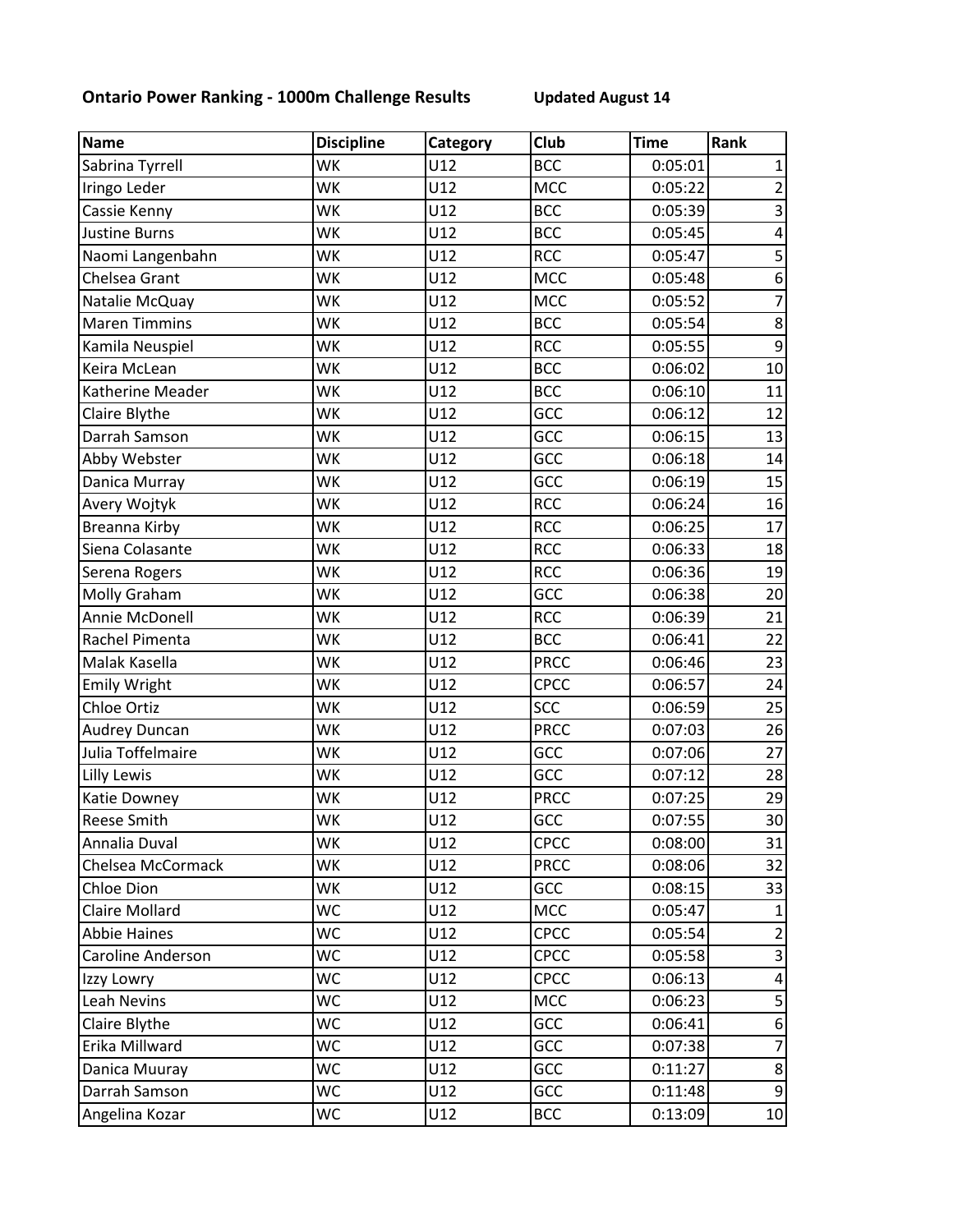| Hugh McDowell           | MK | U12 | <b>BCC</b>  | 0:05:15 | $\mathbf{1}$            |
|-------------------------|----|-----|-------------|---------|-------------------------|
| <b>Hilton McDowell</b>  | MK | U12 | <b>BCC</b>  | 0:05:16 | $\overline{2}$          |
| Cohen Smith             | MK | U12 | GCC         | 0:05:37 | $\overline{3}$          |
| Aiden Kinnaird          | MK | U12 | <b>BCC</b>  | 0:05:39 | $\overline{\mathbf{r}}$ |
| Dax Morris              | MK | U12 | <b>RCC</b>  | 0:05:46 | 5                       |
| Connor Frazer           | MK | U12 | GCC         | 0:05:57 | $\overline{6}$          |
| Parker Osbourne         | MK | U12 | <b>RCC</b>  | 0:06:01 | $\overline{7}$          |
| Mason Lowry             | MK | U12 | CPCC        | 0:06:03 | 8                       |
| Gavin Burke             | MK | U12 | <b>RCC</b>  | 0:06:03 | 8                       |
| Alessandro Pucci        | MK | U12 | <b>RCC</b>  | 0:06:05 | 10                      |
| Ayden Belles            | MK | U12 | GCC         | 0:06:09 | 11                      |
| Harrison White          | MK | U12 | <b>PRCC</b> | 0:06:11 | 12                      |
| Erik Hazy               | MK | U12 | ORCC        | 0:06:12 | 13                      |
| Julien Turpin           | MK | U12 | <b>SCC</b>  | 0:06:16 | 14                      |
| Matteo Maddalena        | MK | U12 | <b>BCC</b>  | 0:06:17 | 15                      |
| Jaxon Edwards           | MK | U12 | <b>BCC</b>  | 0:06:17 | 15                      |
| <b>Issac Ouesnei</b>    | MK | U12 | <b>PRCC</b> | 0:06:18 | 17                      |
| <b>Ben Batchelor</b>    | MK | U12 | <b>RCC</b>  | 0:06:18 | 17                      |
| Sebastian Ferrari       | MK | U12 | <b>PRCC</b> | 0:06:24 | 19                      |
| Adam Schlosser          | MK | U12 | <b>RCC</b>  | 0:06:34 | 20                      |
| <b>Hunter Chase</b>     | MK | U12 | GCC         | 0:06:35 | 21                      |
| Kye Bowman              | MK | U12 | GCC         | 0:06:38 | 22                      |
| Gabe Chase              | MK | U12 | GCC         | 0:06:38 | 22                      |
| Luke Humby              | MK | U12 | <b>CPCC</b> | 0:06:43 | 24                      |
| Andrew Warren           | MK | U12 | <b>CPCC</b> | 0:06:44 | 25                      |
| Max Gorelov             | MK | U12 | ORCC        | 0:06:44 | 25                      |
| <b>Micheal Bilewicz</b> | MK | U12 | <b>PRCC</b> | 0:06:47 | 27                      |
| Wes Clouthier           | MK | U12 | <b>NBCC</b> | 0:06:48 | 28                      |
| Nethul Subasinghe       | MK | U12 | <b>BCC</b>  | 0:06:52 | 29                      |
| Landen Leduc            | MK | U12 | GCC         | 0:06:52 | 29                      |
| Reid Vanden Hoven       | MK | U12 | <b>RCC</b>  | 0:07:01 | 31                      |
| Ryan Keyes              | MK | U12 | GCC         | 0:07:14 | 32                      |
| <b>Fleix Richards</b>   | MK | U12 | CPC         | 0:07:17 | 33                      |
| Colt Fraser             | MK | U12 | GCC         | 0:07:17 | 33                      |
| Rhys Yedon              | MK | U12 | <b>BCC</b>  | 0:07:27 | 35                      |
| Jonas Denomme           | MK | U12 | <b>SCC</b>  | 0:07:32 | 36                      |
| Cameron Singh           | МK | U12 | <b>RCC</b>  | 0:07:38 | 37                      |
| Erik Vanderbilt         | MK | U12 | <b>RCC</b>  | 0:07:39 | 38                      |
| Nikolas Scissons        | MK | U12 | CPCC        | 0:07:40 | 39                      |
| James Wayte             | MK | U12 | CPCC        | 0:07:42 | 40                      |
| Liam Denomme            | MK | U12 | <b>SCC</b>  | 0:08:00 | 41                      |
| Sheamus Kilpatrick      | MK | U12 | CPCC        | 0:08:02 | 42                      |
| <b>Grayson Hingst</b>   | MK | U12 | <b>SCC</b>  | 0:08:09 | 43                      |
| Duke Payne              | MK | U12 | <b>CPCC</b> | 0:08:12 | 44                      |
| Malcolm Singh           | MK | U12 | <b>RCC</b>  | 0:08:17 | 45                      |
| Mirko Ruberto           | МK | U12 | <b>SCC</b>  | 0:08:22 | 46                      |
| Yuneng Qin              | MK | U12 | <b>SCC</b>  | 0:08:57 | 47                      |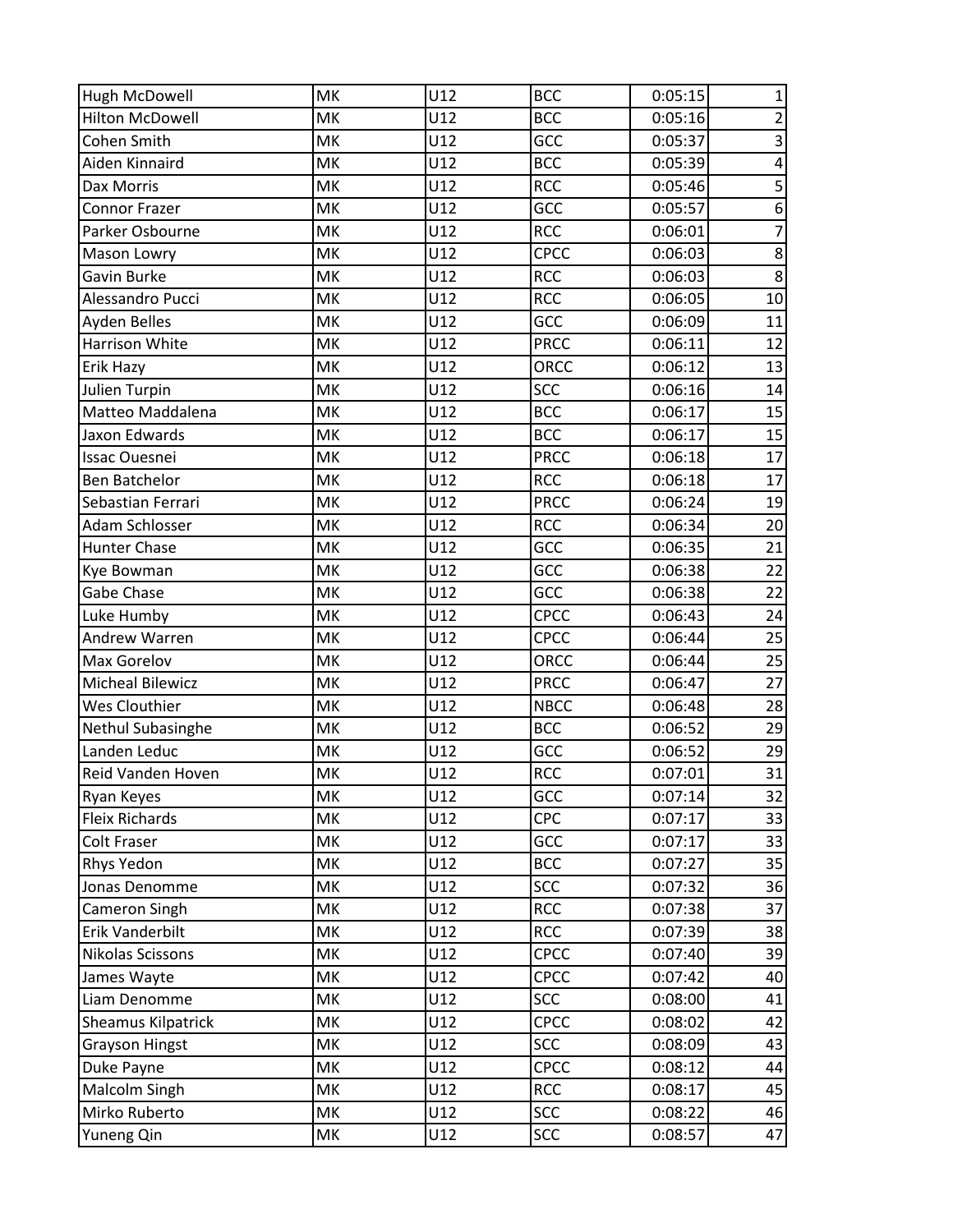| Wyatt Croft               | <b>MK</b> | U12 | GCC         | 0:10:10 | 48                      |
|---------------------------|-----------|-----|-------------|---------|-------------------------|
| <b>Charlie Rogers</b>     | MK        | U12 | <b>PRCC</b> | 0:17:15 | 49                      |
| Alec Oreber               | MK        | U12 | <b>PRCC</b> | 0:17:15 | 49                      |
| Spencer McLeod            | <b>MC</b> | U12 | <b>MCC</b>  | 0:06:05 | $\mathbf{1}$            |
| Cohen Smith               | <b>MC</b> | U12 | GCC         | 0:06:31 | $\overline{c}$          |
| Roenn Hodgins             | <b>MC</b> | U12 | <b>CPCC</b> | 0:06:35 | $\overline{3}$          |
| Eyob Reddin               | <b>MC</b> | U12 | <b>RCC</b>  | 0:06:47 | $\overline{\mathbf{4}}$ |
| Aiden Hornbeck            | <b>MC</b> | U12 | GCC         | 0:06:53 | 5                       |
| <b>Wesley Bartlett</b>    | <b>MC</b> | U12 | <b>RCC</b>  | 0:07:25 | $\boldsymbol{6}$        |
| Callum Faris              | <b>MC</b> | U12 | CPCC        | 0:07:27 | $\overline{7}$          |
| Sean Glynn                | <b>MC</b> | U12 | <b>BCC</b>  | 0:07:38 | $\overline{8}$          |
| Cooper Whitehead          | MC        | U12 | GCC         | 0:08:12 | 9                       |
| Liam Velicogna            | <b>MC</b> | U12 | <b>RCC</b>  | 0:08:23 | 10                      |
| Kyle Burns                | <b>MC</b> | U12 | <b>BCC</b>  | 0:09:16 | 11                      |
| <b>Scott Burns</b>        | <b>MC</b> | U12 | <b>BCC</b>  | 0:11:06 | 12                      |
| <b>Frederico Sanz</b>     | <b>MC</b> | U12 | <b>BCC</b>  | 0:11:40 | 13                      |
| Chloe Bryer               | WK        | U14 | <b>BCC</b>  | 0:04:49 | $\mathbf{1}$            |
| <b>Claire Nevins</b>      | WK        | U14 | <b>MCC</b>  | 0:05:01 | $\overline{2}$          |
| Rosa Maalouf              | WK        | U14 | <b>RCC</b>  | 0:05:05 | 3                       |
| Marianna Jankowski        | WK        | U14 | <b>MCC</b>  | 0:05:07 | $\overline{\mathbf{4}}$ |
| Callie Loch               | WK        | U14 | <b>RCC</b>  | 0:05:07 | 4                       |
| Barbora Benada            | WK        | U14 | <b>MCC</b>  | 0:05:08 | 6                       |
| Maea Knigts               | WK        | U14 | CPC         | 0:05:14 | $\overline{7}$          |
| <b>Charlotte Hastings</b> | WK        | U14 | MCC         | 0:05:22 | 8                       |
| Kate Osbourne             | WK        | U14 | <b>RCC</b>  | 0:05:22 | 8                       |
| Gabrielle Woods           | <b>WK</b> | U14 | <b>BCC</b>  | 0:05:27 | 10                      |
| <b>Hillary Coolen</b>     | WK        | U14 | <b>MCC</b>  | 0:05:33 | 11                      |
| <b>Tyler Rennick</b>      | WK        | U14 | <b>RCC</b>  | 0:05:33 | 11                      |
| Sophie McLean             | WK        | U14 | <b>BCC</b>  | 0:05:34 | 13                      |
| Brynn Bowman              | WK        | U14 | GCC         | 0:05:35 | 14                      |
| <b>Tegan Leverette</b>    | WK        | U14 | <b>CPCC</b> | 0:05:36 | 15                      |
| <b>Avery Conrad</b>       | WK        | U14 | <b>RCC</b>  | 0:05:37 | 16                      |
| Chloe Woods               | WK        | U14 | <b>BCC</b>  | 0:05:42 | 17                      |
| Sunny Valdez              | WK        | U14 | <b>CPC</b>  | 0:05:42 | 17                      |
| Ella Murphy               | WK        | U14 | GCC         | 0:05:47 | 19                      |
| Jaylynn Whitehead         | WK        | U14 | GCC         | 0:05:50 | 20                      |
| Mya Carruthers            | WK        | U14 | <b>NBCC</b> | 0:05:55 | 21                      |
| Katherine Birchenough     | WK        | U14 | <b>BCC</b>  | 0:05:56 | 22                      |
| Jorja Gillis              | WK        | U14 | GCC         | 0:06:05 | 23                      |
| Julia Patchell            | WK        | U14 | <b>CPCC</b> | 0:06:11 | 24                      |
| Lianna Munro              | WK        | U14 | <b>SCC</b>  | 0:06:13 | 25                      |
| Marisa Vizzari            | WK        | U14 | <b>RCC</b>  | 0:06:16 | 26                      |
| Jade Hart                 | WK        | U14 | GCC         | 0:06:23 | 27                      |
| Kysia McMullin            | WK        | U14 | <b>RCC</b>  | 0:06:27 | 28                      |
| Ava Higgs                 | WK        | U14 | GCC         | 0:06:30 | 29                      |
| Elizabeth McBride         | WK        | U14 | GCC         | 0:06:33 | 30                      |
| Sophie Durocher           | WK        | U14 | <b>NBCC</b> | 0:06:46 | 31                      |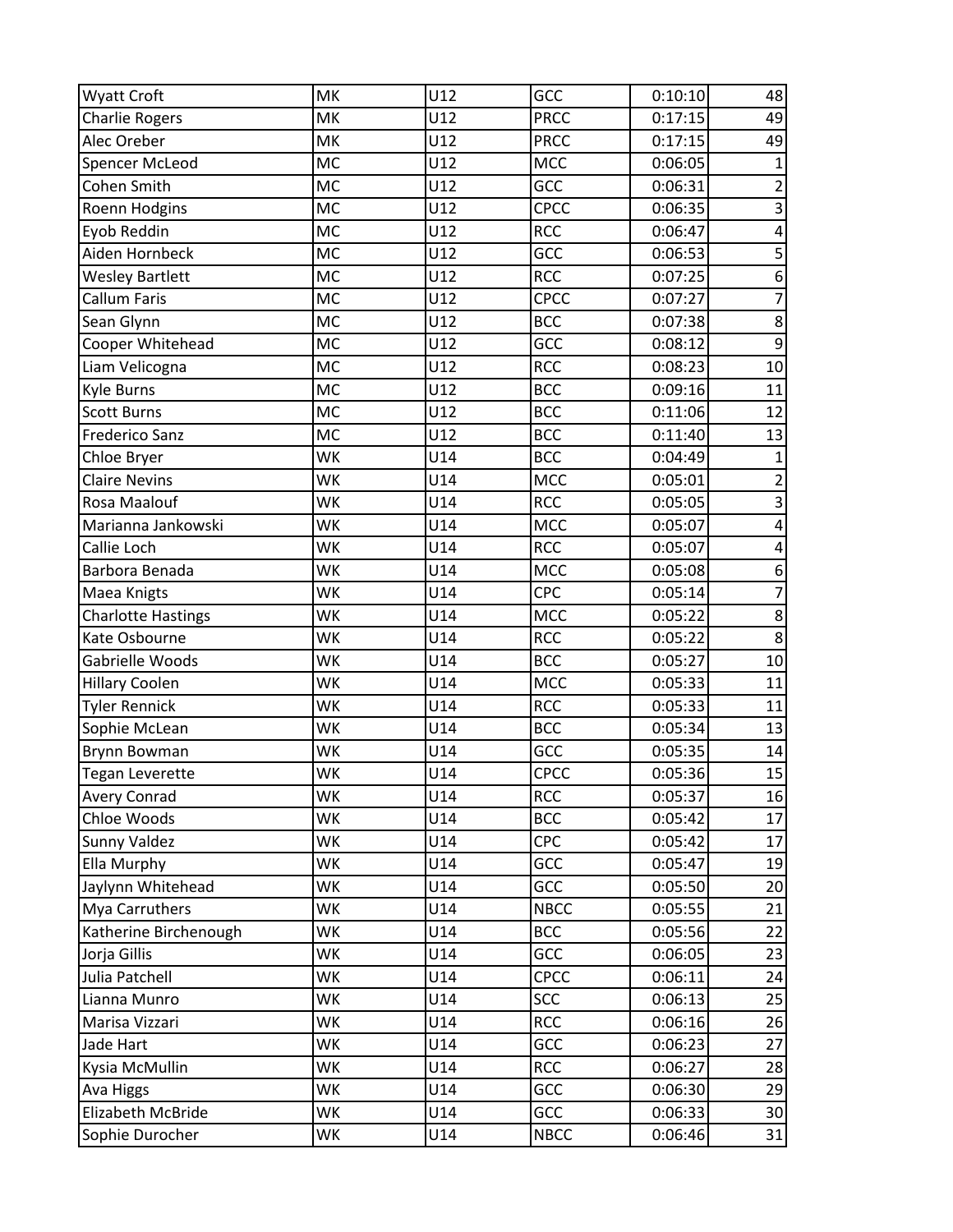| Kaylea Chiasson       | <b>WK</b> | U14 | GCC         | 0:06:53 | 32                      |
|-----------------------|-----------|-----|-------------|---------|-------------------------|
| Amelia Singh          | WK        | U14 | <b>RCC</b>  | 0:07:01 | 33                      |
| <b>Ruby Muhl</b>      | <b>WC</b> | U14 | <b>RCC</b>  | 0:05:26 | 1                       |
| Abby Wojtyk           | WC        | U14 | <b>RCC</b>  | 0:06:05 | $\overline{c}$          |
| <b>Brynn Bowman</b>   | WC        | U14 | GCC         | 0:06:07 | 3                       |
| Julia Price           | WC        | U14 | <b>RCC</b>  | 0:06:08 | $\overline{\mathbf{4}}$ |
| Jorga Gillis          | <b>WC</b> | U14 | GCC         | 0:06:18 | $\overline{\mathbf{5}}$ |
| Mady MacKinnon        | <b>WC</b> | U14 | <b>RCC</b>  | 0:06:52 | $\boldsymbol{6}$        |
| Isabella Chiumera     | WC        | U14 | <b>RCC</b>  | 0:07:04 | $\overline{7}$          |
| Ava Higgs             | <b>WC</b> | U14 | GCC         | 0:13:12 | $\overline{8}$          |
| Adam Jonsson          | MK        | U14 | <b>BBCC</b> | 0:04:28 | $\mathbf{1}$            |
| Ben Elder             | MK        | U14 | <b>RCC</b>  | 0:04:41 | $\overline{c}$          |
| <b>Ben Teplicky</b>   | MK        | U14 | <b>MCC</b>  | 0:04:42 | $\overline{3}$          |
| Henrik Neuspiel       | MK        | U14 | <b>RCC</b>  | 0:04:42 | $\overline{3}$          |
| Dylan Redwood-Wheeler | MK        | U14 | <b>CPCC</b> | 0:04:44 | $\overline{\mathbf{5}}$ |
| <b>Avery Duval</b>    | MK        | U14 | CPCC        | 0:04:50 | $\overline{6}$          |
| Jack Bailey           | MK        | U14 | CPC         | 0:04:52 | $\overline{7}$          |
| Dom Ramirez           | MK        | U14 | <b>MCC</b>  | 0:04:58 | $\bf 8$                 |
| Luca MacNeil          | MK        | U14 | CPCC        | 0:05:00 | $\mathsf 9$             |
| Willaim Bilweicz      | MK        | U14 | <b>PRCC</b> | 0:05:00 | $\boldsymbol{9}$        |
| Matthew Luke          | MK        | U14 | <b>BCC</b>  | 0:05:05 | 11                      |
| Owen MacLean          | MK        | U14 | CPC         | 0:05:05 | 11                      |
| <b>Heitor Muhl</b>    | MK        | U14 | <b>RCC</b>  | 0:05:09 | 13                      |
| AJ Strath-Lucic       | MK        | U14 | <b>BCC</b>  | 0:05:10 | 14                      |
| Myles Melville        | MK        | U14 | CPCC        | 0:05:10 | 14                      |
| Giapaolo Giovanniello | MK        | U14 | <b>MCC</b>  | 0:05:15 | 16                      |
| Andrei Taianovski     | MK        | U14 | <b>MCC</b>  | 0:05:15 | 16                      |
| <b>Haden Hastie</b>   | MK        | U14 | CPCC        | 0:05:18 | 18                      |
| Mateo Volpini         | MK        | U14 | SCC         | 0:05:19 | 19                      |
| Pavel Kirilov         | MK        | U14 | <b>RCC</b>  | 0:05:20 | 20                      |
| Gianluca Colabrese    | MK        | U14 | <b>BCC</b>  | 0:05:23 | 21                      |
| William Burpee        | MK        | U14 | <b>BCC</b>  | 0:05:26 | 22                      |
| Oliver Sinclair       | MK        | U14 | <b>BCC</b>  | 0:05:33 | 23                      |
| Eli Faris             | МK        | U14 | <b>CPCC</b> | 0:05:38 | 24                      |
| Tristan Cabral        | MK        | U14 | <b>MCC</b>  | 0:05:38 | 24                      |
| Ashton Teixeira       | MK        | U14 | <b>BCC</b>  | 0:05:43 | 26                      |
| Gabriel Lavoie        | МK        | U14 | <b>RCC</b>  | 0:05:46 | 27                      |
| Vivash Singh          | MK        | U14 | <b>PRCC</b> | 0:05:50 | 28                      |
| Tai Nguyen            | МK        | U14 | <b>RCC</b>  | 0:06:01 | 29                      |
| <b>Alex Price</b>     | MK        | U14 | <b>RCC</b>  | 0:06:05 | 30                      |
| Nathaniel Provost     | MK        | U14 | <b>RCC</b>  | 0:06:14 | 31                      |
| Michael Miller        | MK        | U14 | <b>NBCC</b> | 0:06:21 | 32                      |
| <b>Coheed Hingst</b>  | MK        | U14 | <b>SCC</b>  | 0:06:26 | 33                      |
| Curtis Buttera        | MK        | U14 | <b>RCC</b>  | 0:06:28 | 34                      |
| Jonah Quesnel         | MK        | U14 | <b>PRCC</b> | 0:07:03 | 35                      |
| William Speropoulos   | МK        | U14 | <b>SCC</b>  | 0:08:03 | 36                      |
| <b>Thomas Elkins</b>  | MC        | U14 | GCC         | 0:05:11 | $\mathbf 1$             |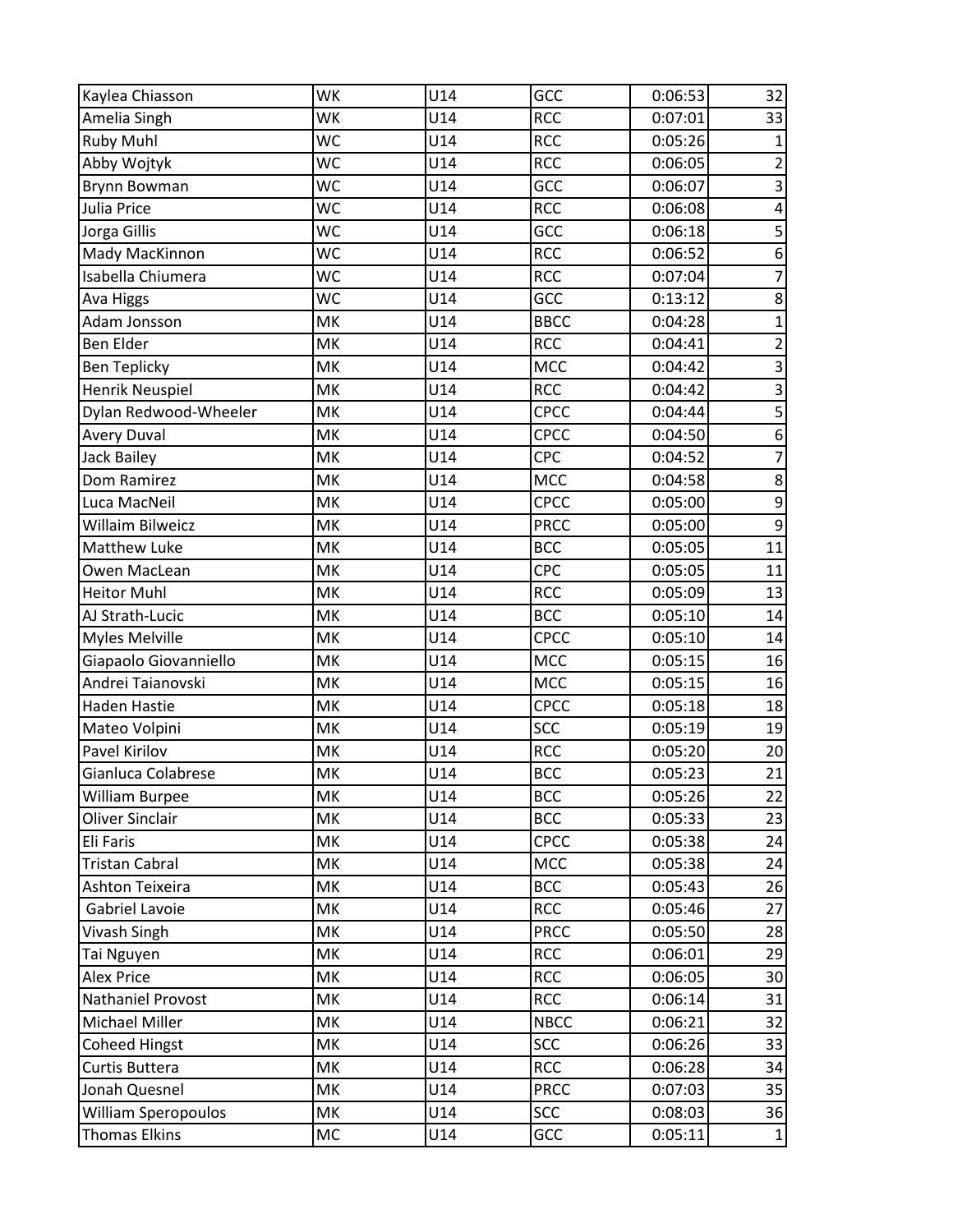| Grayson Schrotter        | <b>MC</b> | U14 | <b>MCC</b>  | 0:05:16 | $\overline{2}$          |
|--------------------------|-----------|-----|-------------|---------|-------------------------|
| Cameron Stuart           | <b>MC</b> | U14 | <b>BCC</b>  | 0:05:45 | 3                       |
| Phil Kravshenko          | <b>MC</b> | U14 | <b>RCC</b>  | 0:05:45 | $\overline{3}$          |
| Cole Norman              | <b>MC</b> | U14 | <b>RCC</b>  | 0:05:47 | 5                       |
| Aaron Leenaars           | <b>MC</b> | U14 | <b>MCC</b>  | 0:06:01 | 6                       |
| Shawn Ge                 | <b>MC</b> | U14 | <b>BCC</b>  | 0:06:33 | $\overline{7}$          |
| <b>Stuart Dowd</b>       | <b>MC</b> | U14 | <b>BCC</b>  | 0:06:33 | 7                       |
| <b>Riley Ribero</b>      | <b>MC</b> | U14 | ORCC        | 0:06:44 | 9                       |
| <b>Matthew Williams</b>  | <b>MC</b> | U14 | <b>BCC</b>  | 0:06:51 | 10                      |
| <b>Emmerson Gormley</b>  | WK        | U16 | <b>CPCC</b> | 0:04:36 | 1                       |
| <b>Sidney Doidge</b>     | WK        | U16 | <b>BBCC</b> | 0:04:43 | 2                       |
| <b>Bridget Wodehouse</b> | WK        | U16 | <b>RHCC</b> | 0:04:45 | 3                       |
| Avery Durocher           | WK        | U16 | <b>NBCC</b> | 0:05:05 | $\overline{\mathbf{r}}$ |
| Gia Venter               | WK        | U16 | CPCC        | 0:05:06 | 5                       |
| Abbey Cameron            | WK        | U16 | <b>CPCC</b> | 0:05:14 | 6                       |
| <b>Grace Dalton</b>      | WK        | U16 | <b>BCC</b>  | 0:05:16 | $\overline{7}$          |
| <b>Kasey Carswell</b>    | WK        | U16 | GCC         | 0:05:28 | $\bf 8$                 |
| Tenley Kahro-Oldershaw   | WK        | U16 | <b>BCC</b>  | 0:05:33 | 9                       |
| Gabby Wright             | <b>WK</b> | U16 | <b>BCC</b>  | 0:05:35 | 10                      |
| Abbey Krawczuk           | WK        | U16 | <b>SCC</b>  | 0:05:50 | 11                      |
| Gwenno Leclercq          | WK        | U16 | <b>BCC</b>  | 0:05:53 | 12                      |
| Sarah Armstrong          | WK        | U16 | <b>PRCC</b> | 0:06:15 | 13                      |
| Olivia White             | WK        | U16 | <b>PRCC</b> | 0:06:56 | 14                      |
| Samantha Leenaars        | WK        | U16 | <b>MCC</b>  | 0:07:05 | 15                      |
| Sienna Seychuk           | WK        | U16 | <b>PRCC</b> | 0:07:28 | 16                      |
| <b>Mackenzie Haines</b>  | <b>WC</b> | U16 | CPCC        | 0:05:12 | $\mathbf{1}$            |
| Elayna Brule             | <b>WC</b> | U16 | CPCC        | 0:05:30 | $\overline{2}$          |
| Ada Jasinski             | <b>WC</b> | U16 | <b>MCC</b>  | 0:05:31 | 3                       |
| Zoe Bergeron             | WC        | U16 | <b>MCC</b>  | 0:05:48 | 4                       |
| <b>Kate Swatuk</b>       | WC        | U16 | <b>BCC</b>  | 0:06:13 | 5                       |
| Naomi Lozada             | <b>WC</b> | U16 | <b>MCC</b>  | 0:06:30 | 6                       |
| Devon Kinnaired          | MK        | U16 | <b>BCC</b>  | 0:04:01 | 1                       |
| Sam Paquette             | MK        | U16 | CPCC        | 0:04:04 | $\overline{2}$          |
| Graeme Grant             | MK        | U16 | <b>MCC</b>  | 0:04:09 | 3                       |
| Gavin Redwood-Wheeler    | MK        | U16 | CPCC        | 0:04:12 | 4                       |
| Massimo Montanari        | MK        | U16 | <b>BCC</b>  | 0:04:16 | 5                       |
| Carson Corey             | МK        | U16 | <b>BCC</b>  | 0:04:20 | 6                       |
| Nehal Dhillon            | MK        | U16 | <b>BCC</b>  | 0:04:25 | $\overline{7}$          |
| Andre Rocha              | МK        | U16 | <b>MCC</b>  | 0:04:26 | 8                       |
| Ryan Cordeau             | MK        | U16 | <b>MCC</b>  | 0:04:33 | 9                       |
| Stephen Pascual          | MK        | U16 | <b>MCC</b>  | 0:04:33 | $\overline{9}$          |
| <b>Brett Jackson</b>     | MK        | U16 | <b>BBCC</b> | 0:04:33 | 9                       |
| Lucas Gilpin             | MK        | U16 | <b>SCC</b>  | 0:04:35 | 12                      |
| Johnny Bilewicz          | MK        | U16 | <b>PRCC</b> | 0:04:41 | 13                      |
| Liam Bodley              | MK        | U16 | <b>BBCC</b> | 0:04:45 | 14                      |
| Liam Dinn                | МK        | U16 | <b>BBCC</b> | 0:04:46 | 15                      |
| Cameron James            | MK        | U16 | Cobourg     | 0:04:52 | 16                      |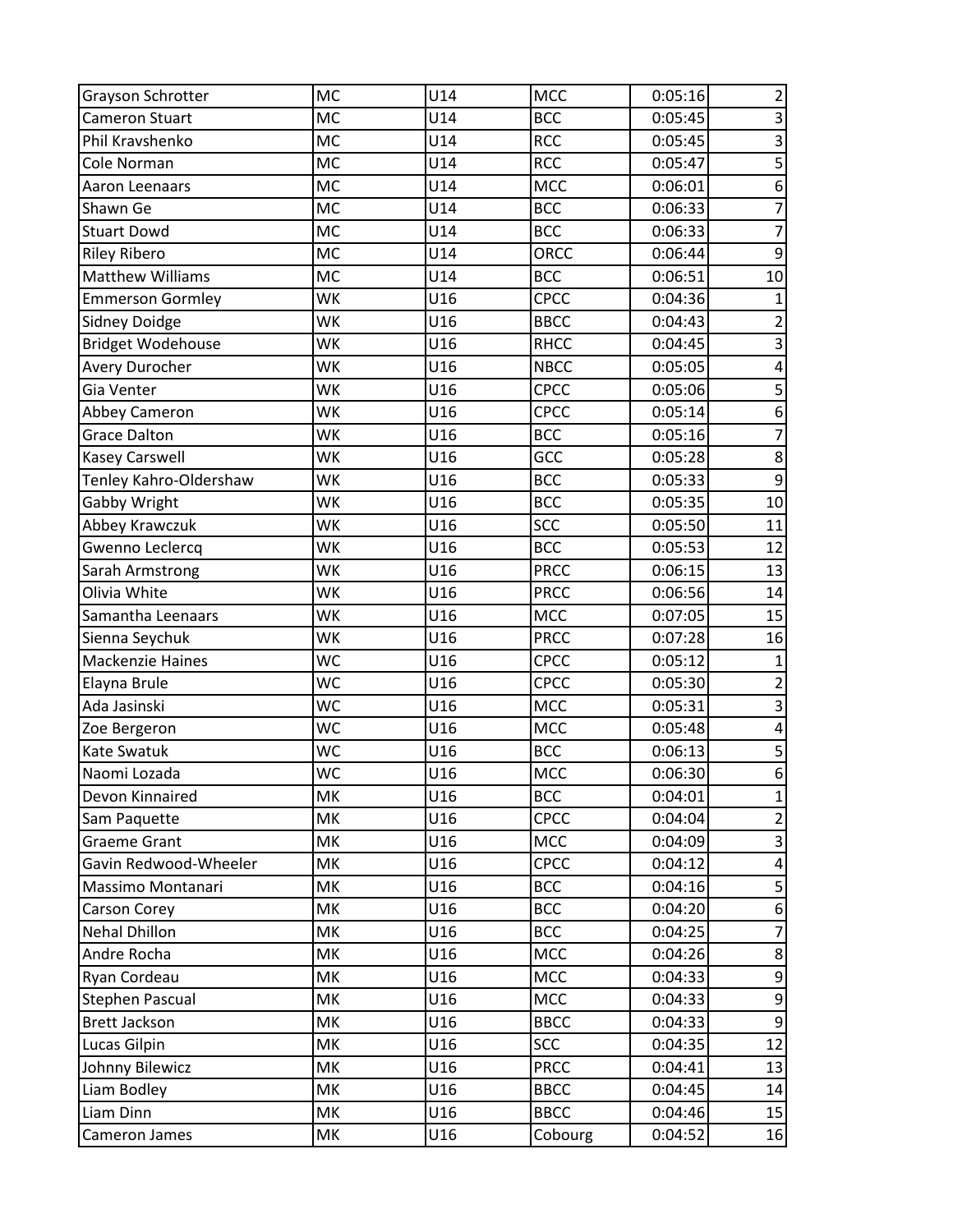| <b>Cullen Pacas</b>   | MK        | U16 | <b>PRCC</b> | 0:04:54 | 17                      |
|-----------------------|-----------|-----|-------------|---------|-------------------------|
| Cole Macey            | MK        | U16 | <b>SCC</b>  | 0:04:56 | 18                      |
| Zach Nicholson        | MK        | U16 | CPCC        | 0:05:01 | 19                      |
| Tomi Hazy             | MK        | U16 | ORCC        | 0:05:02 | 20                      |
| Finn Petit-Carruthers | MK        | U16 | <b>RHCC</b> | 0:05:02 | 20                      |
| Alex Pederson         | MK        | U16 | <b>BCC</b>  | 0:05:04 | 22                      |
| Kai Ullock            | MK        | U16 | <b>BBCC</b> | 0:05:05 | 23                      |
| lan Filipin           | MK        | U16 | <b>BCC</b>  | 0:05:06 | 24                      |
| Jack Meikle           | MK        | U16 | <b>BBCC</b> | 0:05:07 | 25                      |
| David Amm             | MK        | U16 | <b>BCC</b>  | 0:05:09 | 26                      |
| Jack Murray           | MK        | U16 | <b>NBCC</b> | 0:05:12 | 27                      |
| Julian Ribero         | MK        | U16 | ORCC        | 0:05:20 | 28                      |
| Alex Halka            | MK        | U16 | <b>MCC</b>  | 0:05:21 | 29                      |
| <b>Grifin Wharley</b> | MK        | U16 | <b>SCC</b>  | 0:05:47 | 30                      |
| Jacob Des Lauriers    | MK        | U16 | <b>PRCC</b> | 0:06:06 | 31                      |
| <b>Edward Minnski</b> | MK        | U16 | <b>RHCC</b> | 0:06:39 | 32                      |
| Zachary Kralik        | MC        | U16 | MCC         | 0:04:17 | $\mathbf 1$             |
| <b>Nick Sherokov</b>  | <b>MC</b> | U16 | <b>MCC</b>  | 0:04:30 | $\overline{2}$          |
| Nathan Oryshak        | <b>MC</b> | U16 | <b>BCC</b>  | 0:04:35 | $\overline{3}$          |
| Sean Walker           | MC        | U16 | <b>MCC</b>  | 0:04:47 | $\overline{\mathbf{4}}$ |
| Mark Vucina           | <b>MC</b> | U16 | <b>MCC</b>  | 0:04:50 | $\overline{\mathbf{5}}$ |
| <b>Jack Chambers</b>  | <b>MC</b> | U16 | <b>MCC</b>  | 0:04:51 | $\overline{6}$          |
| Thomas Bremermann     | <b>MC</b> | U16 | <b>BCC</b>  | 0:04:51 | $\boldsymbol{6}$        |
| JT Mollard            | <b>MC</b> | U16 | <b>MCC</b>  | 0:04:54 | $\bf 8$                 |
| <b>Jacob Cummings</b> | <b>MC</b> | U16 | <b>MCC</b>  | 0:04:55 | $\overline{9}$          |
| Lucas Williams        | <b>MC</b> | U16 | <b>BCC</b>  | 0:04:56 | 10                      |
| <b>Aidan Haines</b>   | <b>MC</b> | U16 | <b>CPCC</b> | 0:04:59 | 11                      |
| Matt Sampson          | <b>MC</b> | U16 | <b>MCC</b>  | 0:04:59 | 11                      |
| Jake Lafontaine       | <b>MC</b> | U16 | <b>MCC</b>  | 0:05:01 | 13                      |
| Konrad Morawksi       | MC        | U16 | <b>RHCC</b> | 0:05:09 | 14                      |
| Zach Lafontaine       | <b>MC</b> | U16 | <b>MCC</b>  | 0:05:10 | 15                      |
| Thomas Elkins         | <b>MC</b> | U16 | GCC         | 0:05:11 | 16                      |
| Graydon Foulon        | MC        | U16 | <b>BCC</b>  | 0:05:17 | 17                      |
| Vishva Prabhu         | MC        | U16 | ORCC        | 0:05:42 | 18                      |
| Matei Neagoe          | <b>MC</b> | U16 | <b>MCC</b>  | 0:07:32 | 19                      |
| Katy Stewart          | WK        | U18 | <b>RHCC</b> | 0:04:27 |                         |
| Stephanie Draycott    | WK        | U18 | <b>BBCC</b> | 0:04:28 | $\overline{2}$          |
| Paris Macey           | WK        | U18 | <b>SCC</b>  | 0:04:35 | $\overline{3}$          |
| Angelina Davidson     | WK        | U18 | <b>RHCC</b> | 0:04:44 | $\pmb{4}$               |
| Sierra Fallis         | WK        | U18 | ORCC        | 0:05:35 | 5                       |
| Gwynneth Durocher     | WK        | U18 | <b>NBCC</b> | 0:04:53 | 6                       |
| Petra Teoh            | WK        | U18 | ORCC        | 0:06:20 | $\overline{7}$          |
| Noah Jonsson          | MK        | U18 | <b>BBCC</b> | 0:03:51 | $\mathbf 1$             |
| Kyle Jackson          | MK        | U18 | <b>BBCC</b> | 0:03:52 | $\overline{c}$          |
| Cormac Adams          | MK        | U18 | <b>BCC</b>  | 0:03:53 | 3                       |
| Jason Burkholder      | МK        | U18 | <b>BCC</b>  | 0:03:55 | $\pmb{4}$               |
| Hayden Kralik         | MK        | U18 | <b>MCC</b>  | 0:03:57 | $\overline{\mathbf{5}}$ |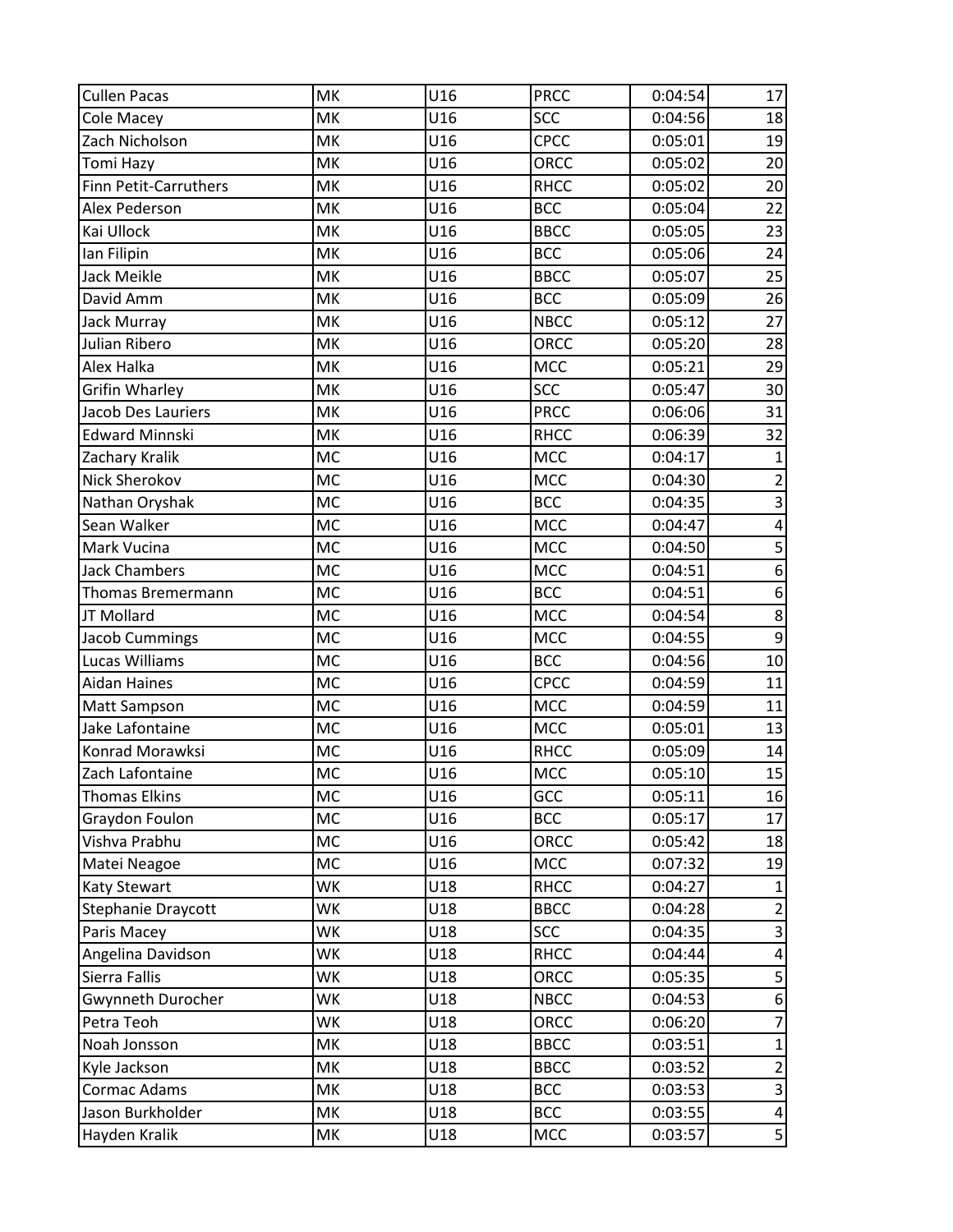| <b>Andrew Fanok</b>      | MK        | U18            | <b>PRCC</b> | 0:03:58 | 6                       |
|--------------------------|-----------|----------------|-------------|---------|-------------------------|
| Sebastian Chrzanowski    | MK        | U18            | <b>MCC</b>  | 0:03:59 | $\overline{7}$          |
| Evan Volpini             | MK        | U18            | <b>SCC</b>  | 0:04:02 | $\overline{8}$          |
| Maxim Chitov             | MK        | U18            | <b>SCC</b>  | 0:04:02 | 8                       |
| Konrad Gortat            | MK        | U18            | <b>BBCC</b> | 0:04:06 | 10                      |
| <b>Patrick Bilewicz</b>  | MK        | U18            | <b>PRCC</b> | 0:04:10 | 11                      |
| <b>Eric MacNeil</b>      | MK        | U18            | CPCC        | 0:04:11 | 12                      |
| <b>Scott Bentley</b>     | MK        | U18            | CPCC        | 0:04:11 | 12                      |
| Evan Foulon              | MK        | U18            | <b>BCC</b>  | 0:04:51 | 14                      |
| Stephane Zafiu           | MK        | U18            | <b>ORCC</b> | 0:04:55 | 15                      |
| <b>Josh Cummings</b>     | <b>MC</b> | U18            | <b>MCC</b>  | 0:04:30 | $\mathbf{1}$            |
| Max Hong                 | <b>MC</b> | U18            | <b>CPCC</b> | 0:04:31 | $\overline{2}$          |
| Anik Marchildon          | <b>MC</b> | U18            | <b>CPCC</b> | 0:04:45 | 3                       |
| <b>Barb Oneill</b>       | WK        | Masters        | GCC         | 0:05:28 | $\overline{1}$          |
| <b>Heather MacIntosh</b> | WK        | Masters        | <b>RCC</b>  | 0:05:29 | $\overline{c}$          |
| <b>Ingrid Vaivads</b>    | WK        | <b>Masters</b> | <b>BCC</b>  | 0:05:40 | $\overline{3}$          |
| Valerie De Winter        | WK        | Masters        | CPCC        | 0:06:16 | $\pmb{4}$               |
| <b>Heather Smith</b>     | WC        | Masters        | <b>BCC</b>  | 0:05:53 | $\mathbf{1}$            |
| Kim Stephen              | <b>WC</b> | <b>Masters</b> | <b>BCC</b>  | 0:06:18 | $\overline{c}$          |
| Cindy Perry              | WC        | <b>Masters</b> | <b>BCC</b>  | 0:06:48 | $\overline{3}$          |
| Oleksandr Tvardovskyi    | MK        | Masters        | <b>BCC</b>  | 0:04:14 | $\mathbf 1$             |
| David Hallam             | MK        | <b>Masters</b> | CPCC        | 0:04:23 | $\overline{2}$          |
| Derek Mersereau          | MK        | Masters        | <b>RCC</b>  | 0:04:32 | $\overline{3}$          |
| <b>Austin Toms</b>       | MK        | Masters        | <b>CPCC</b> | 0:05:06 | 4                       |
| <b>Gennady Chitov</b>    | MK        | Masters        | <b>SCC</b>  | 0:05:12 | $\overline{\mathbf{5}}$ |
| Clarence Virtue          | MK        | Masters        | <b>SCC</b>  | 0:05:23 | 6                       |
| Greg Golenia             | MK        | Masters        | <b>CPCC</b> | 0:05:40 | $\overline{7}$          |
| David Bentley            | MK        | Masters        | CPCC        | 0:05:53 | 8                       |
| <b>Richard Freeland</b>  | MK        | Masters        | <b>PRCC</b> | 0:06:27 | 9                       |
| Glen Benison             | MC        | Masters        | <b>BCC</b>  | 0:05:24 | $\mathbf{1}$            |
| Jason Perry              | <b>MC</b> | <b>Masters</b> | <b>BCC</b>  | 0:05:25 | $\overline{2}$          |
| Dave Crawford            | <b>MC</b> | Masters        | <b>BCC</b>  | 0:05:34 | 3                       |
| Chris Lecour             | MC        | <b>Masters</b> | <b>BCC</b>  | 0:06:55 | 4                       |
| Derek Doradzinski        | MC        | Masters        | <b>BCC</b>  | 0:06:41 | 5                       |
| Samantha Sula            | WK        | Open           | <b>BBCC</b> | 0:04:13 | $\overline{1}$          |
| Samantha Stein           | WK        | Open           | <b>BBCC</b> | 0:04:14 | $\overline{c}$          |
| Brooklyn Wodehouse       | WK        | Open           | <b>RHCC</b> | 0:04:26 | 3                       |
| Emma Burkholder          | WK        | Open           | <b>BCC</b>  | 0:04:30 | 4                       |
| Gen L'Abbe               | WK        | Open           | <b>RHCC</b> | 0:04:33 | 5                       |
| Emma Zoldy               | WK        | Open           | <b>RHCC</b> | 0:04:40 | 6                       |
| Julia Booth              | WK        | Open           | <b>BCC</b>  | 0:04:47 | $\overline{7}$          |
| Tanais Deschenes-Chitov  | WK        | Open           | <b>SCC</b>  | 0:07:05 | 8                       |
| Aidan Dumont             | МK        | Open           | CPCC        | 0:03:46 | $\mathbf{1}$            |
| Alex Ivanov              | MK        | Open           | <b>RHCC</b> | 0:03:50 | $\overline{c}$          |
| Jacob Chaîné             | МK        | Open           | <b>NBCC</b> | 0:03:55 | 3                       |
| <b>Brendan Rogers</b>    | МK        | Open           | <b>RHCC</b> | 0:04:11 | 4                       |
| Drew Hodges              | MC        | Open           | <b>RCC</b>  | 0:03:53 | $\mathbf{1}$            |